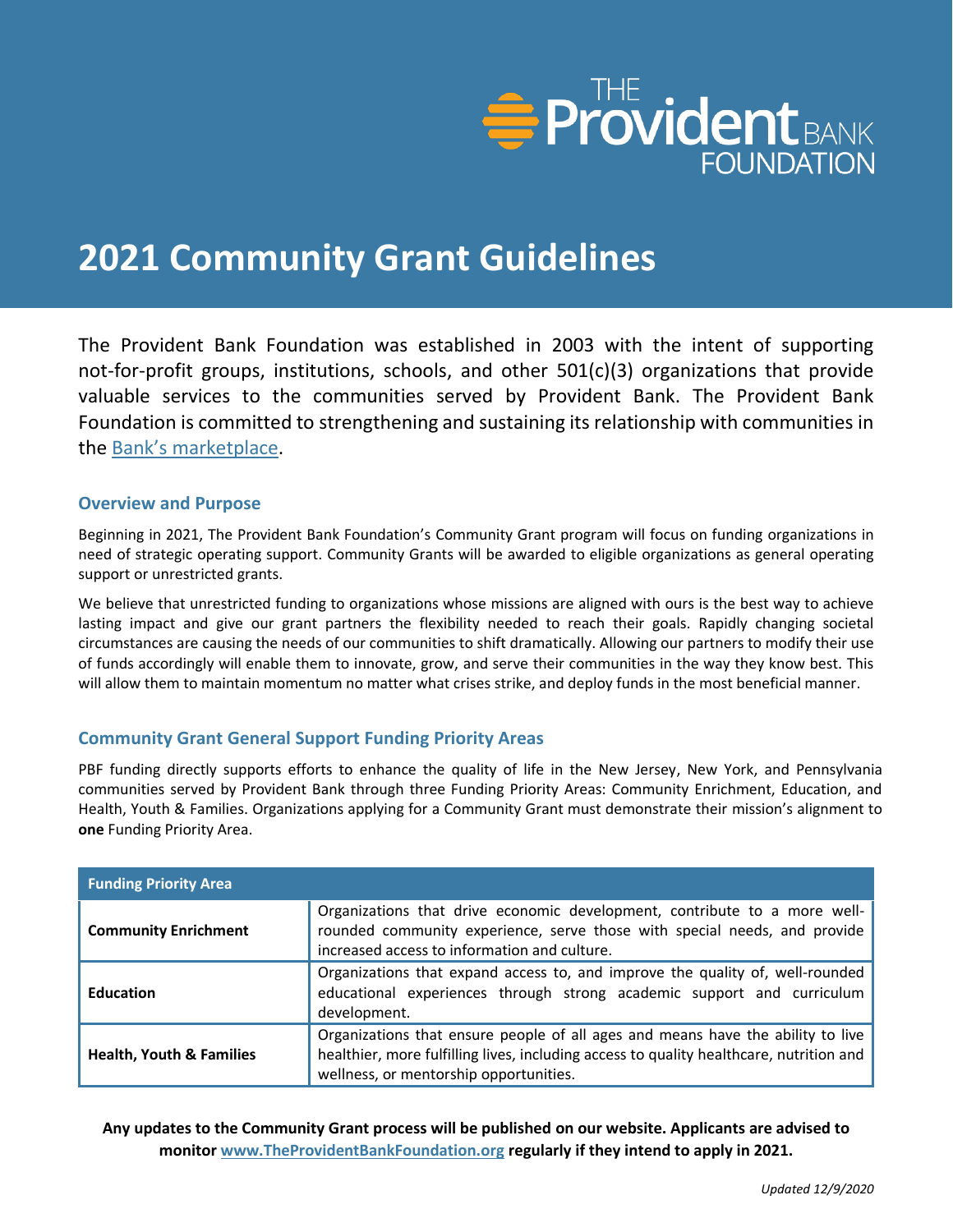## **Process and Timeline**

To apply for a Community Grant, eligible organizations must submit a complete Application which will be reviewed for alignment with the priorities of the Community Grant.

**PBF will accept Applications on a rolling basis from 9:00 AM EST on Monday, January 4, 2021 until 3:00 PM EST on Friday, October 29, 2021.** We will use our best efforts to review requests and communicate responses within 90 days of receiving the Application.

Applicants that have been declined may request verbal feedback on their request by appointment only.

# **Program Guidelines**

In 2021, a Community Grant will provide funding from \$1,000 up to and including \$5,000.

The primary purpose of a Community Grant is to address an organization's need for strategic general operating support in an effort to support the organization as a whole. Our Community Grant program is a tool for strategic philanthropy, which can give an organization the means and flexibility to increase efficiency and impact.

We believe general operating support matters because effective projects and programs are only possible if the organization is running in a healthy manner; and so, the Community Grant aims to help organizations carry out their missions by providing unrestricted grants. **While the use of these funds is at the discretion of the organization, The Provident Bank Foundation expects all organizational expenditures to be part of a board-approved annual budget.**

# **Use of Community Grant Funds**

- **Community Grant funds may cover day-to-day activities or ongoing expenses.** Examples include administrative salaries, utilities, office supplies, technology maintenance, etc., as well as program or project costs, technology purchases, and professional development.
- **Organizations must demonstrate impact within [Provident Bank's marketplace](https://www.provident.bank/branch-locator).**
- **Funds must be allocated for the fiscal year in which the grant was received.** For example, an organization with a fiscal year end of June 30 that receives a grant in September 2021 must allocate grant funds for FYE 6/30/2022.
- **Community Grants are 12-month grants.** Organizations that receive a Community Grant are not eligible to receive additional funding from PBF until the grant term concludes and the final report has been received. No exceptions will be made.

If you have questions regarding these use of funds stipulations, please contact [Foundation@Provident.Bank.](mailto:Foundation@Provident.Bank)

## **What PBF Will Not Fund**

The Provident Bank Foundation **does not** accept requests from:

- Individuals
- Organizations not exempt under Section 501(c)(3) of the Internal Revenue Code
- Organizations not classified in Section 509(a)(1) or 509(a)(2)
- Organizations that use a third-party fiscal sponsor's Tax ID number/exempt status
- Municipalities or government agencies

In addition, PBF **does not** provide support for:

- Grants for scholarships to individuals
- Grants to other grant-making organizations
- Sacramental or theological functions of religious organizations
- Political causes, candidates, organizations, or campaigns
- Multi-year funding requests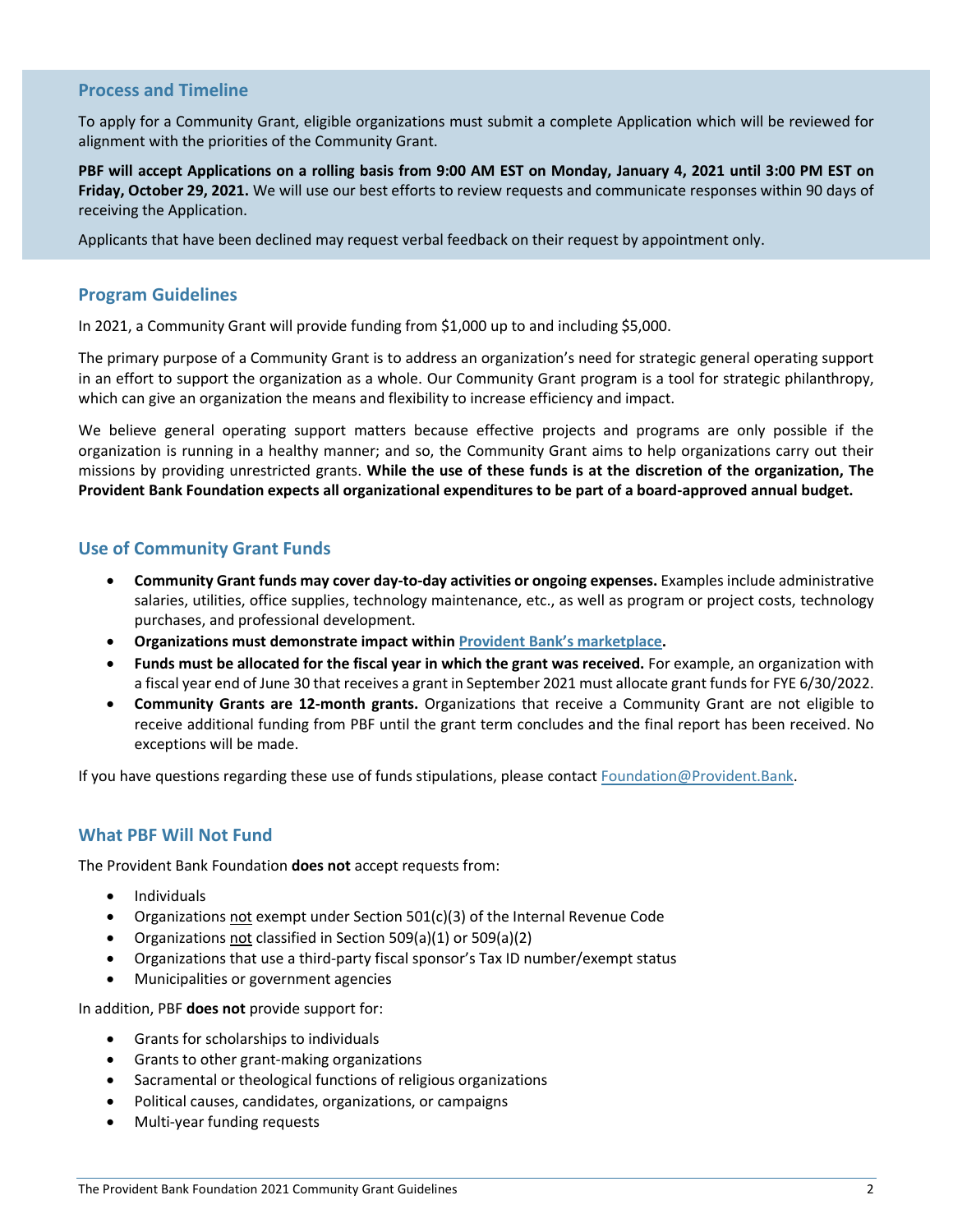# **Eligibility Guidelines**

### **Requests from organizations that do not meet PBF's eligibility criteria will be automatically declined.**

#### **Tax Status**

Organizations seeking a Community Grant from PBF must be certified as a tax exempt public charity under **Section 501(c)(3)** of the Internal Revenue Code and classified as "not a private foundation" under **Section 509(a)(1)** or **509(a)(2)**. We recommend checking your organization's status at [www.guidestar.org](http://www.guidestar.org/) prior to accessing the Application.

#### **Financial Requirements**

PBF supports grantee organizations that meet high standards of governance, accountability, and fiscal management. To apply for a Community Grant, organizations must submit the following:

- **Form 990 from the most recent fiscal year end** If your organization files a 990-N (e-postcard), you must also provide the organization's balance sheet, profit and loss statement, and IRS determination letter
- **Board-approved annual organizational budget** for the fiscal year in which the grant would be allocated

#### **Geography**

Applicants must be based in, serve, or demonstrate impact **in at least one community where Provident Bank has a [physical presence](https://www.provident.bank/branch-locator)** within the following geographies:

- **New Jersey:** Bergen, Essex, Hudson, Hunterdon, Mercer, Middlesex, Monmouth, Morris, Ocean, Passaic, Somerset, Sussex, Union, and/or Warren County
- **New York:** Astoria (Queens)
- **Pennsylvania:** Lehigh Valley (eastern portion of Lehigh County and southeastern portion of Northampton County) and/or Bucks County

#### **Active Grants and Prior Funding**

Requests will not be accepted from organizations with active grants from PBF. Active grantee organizations cannot apply for additional funds **until the following requirements have been met**:

- The 12-month grant term on the most recent grant has concluded
- All required progress reports have been received
- The mandatory hiatus period stipulated by their grant contract has concluded (if applicable)

# **Right to Reject**

PBF reserves the right to:

- Reject any or all requests submitted
- Reject a request that doesn't include all required attachments
- Adjust program guidelines, including submission deadlines
- Contact you to discuss your request and/or request additional information

#### **Submitting a request does not guarantee funding by The Provident Bank Foundation.**

# **Other Policies**

- PBF only accepts one (1) request per organization per calendar year at any level.
- An organization whose request is declined in 2021 may apply again in 2022, but not before.
- PBF may choose not to fund a request, to fund a request at a lesser amount, to fund only certain aspects of a request, and/or to attach stipulations to a grant.
- **Non-Discrimination Statement:** Applicant organizations do not, and shall not, discriminate on the basis of race, color, religion (creed), gender, gender expression, age, national origin (ancestry), disability, marital status, sexual orientation, or military status, in any of its activities or operations.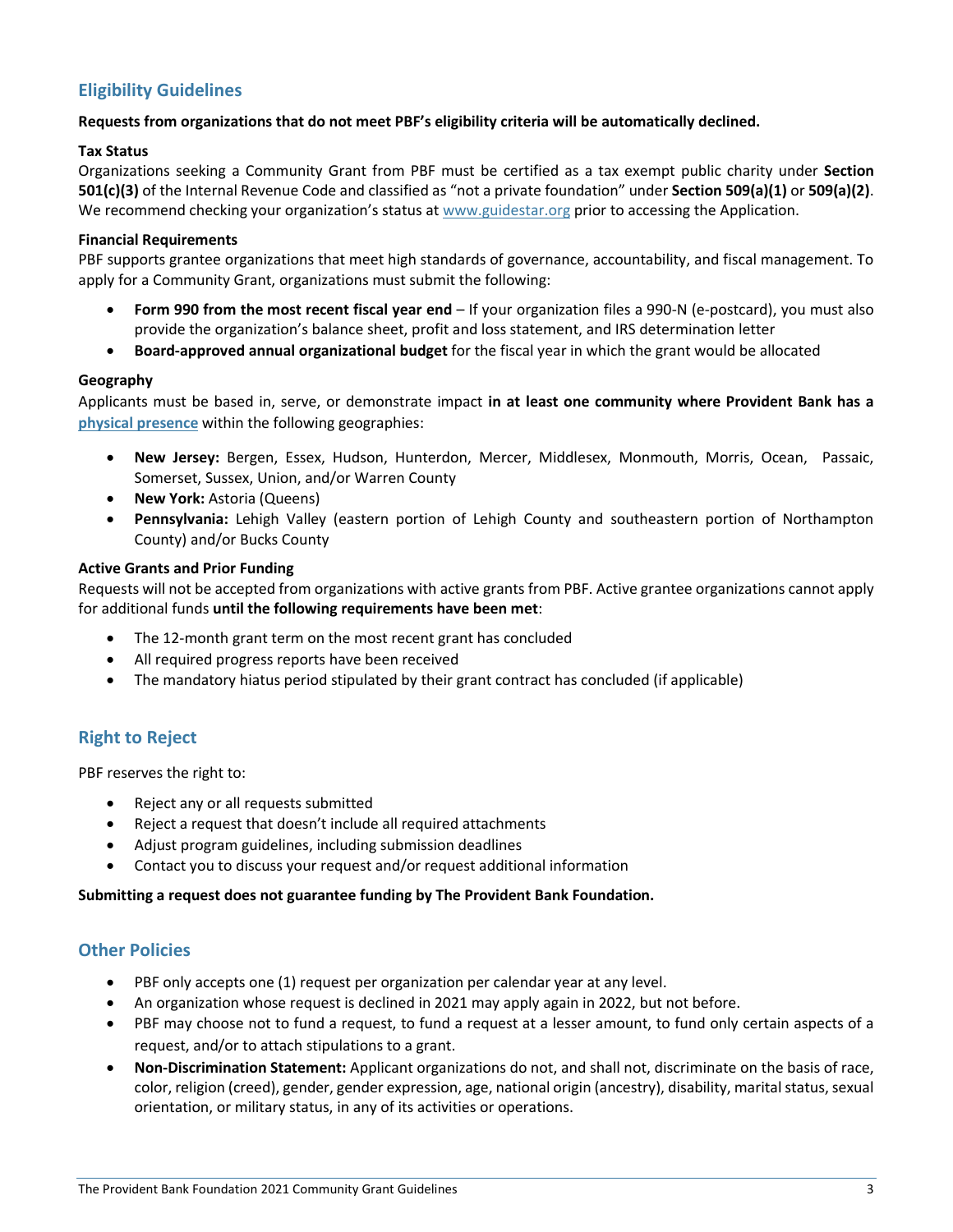# **Grant Acceptance and Payment**

After a grant has been approved, an award letter, grant contract, and an optional ACH form for electronic payment will be emailed to the grantee (if opting out of the ACH e-payment, a grant check will be delivered by mail). The grantee must sign the grant contract and return a copy to PBF by email as proof that it agrees to comply with the terms and conditions of the grant.

# **Reporting Requirements for 2021 Community Grants**

All grantees are required to participate in a midterm check-in call, as well as submit a final report at the end of the 12-month grant period. The final report **must** be submitted through PBF's online grant portal.

Final reports may include a written narrative, annual report, or other reporting format approved by PBF that includes data and information about what the organization accomplished with use of the grant funding and the resulting impact on participants.

Reporting is a requirement of PBF's grant contract. **Failure to comply will jeopardize future funding.**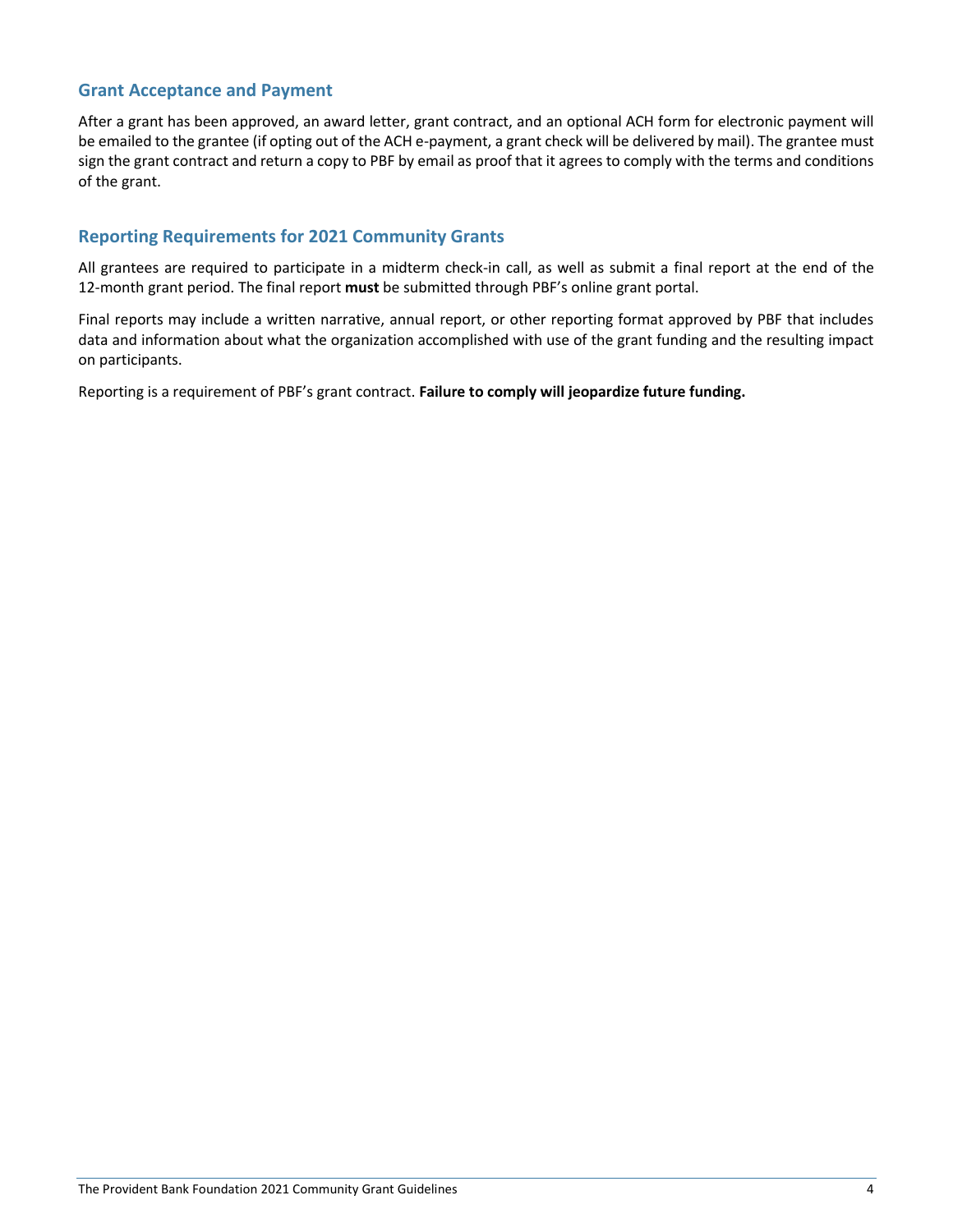# **How to Apply**

The 2021 Community Grant Application is a proposal of how the organization intends to use PBF's funds for strategic operational support, and how it will make an impact within Provident Bank's marketplace in the designated fiscal year. At the time of submission, the organization will also submit a series of documents, such as: Form 990, organizational budget, and project budget with budget narrative (if applicable). **PBF will accept Applications on a rolling basis from 9:00 AM EST on Monday, January 4, 2021 until 3:00 PM EST on Friday, October 29, 2021.**

The Provident Bank Foundation evaluates inquiries and proposals on the following criteria:

- Closeness of fit with the priorities of the Community Grant program
- Alignment of the organization to the selected Funding Priority Area
- Significance of the need to be addressed
- Demonstrated impact within Provident Bank's marketplace
- Potential to achieve significant and enduring results
- Capacity of the applicant to accomplish its goals and objectives
- Appropriateness of the budget, financial prudence, and effective resource allocation

During the review, representatives of the Foundation may hold site visits and meetings with the applicant's staff. The time required to review a proposal varies according to the proposal itself, the issue areas, and the number of proposals in review. We will use our best efforts to review requests and communicate responses within 90 days of receiving the Application.

Applicants that have been declined may request verbal feedback on their request by appointment only.

# **Application Requirements**

Applications must be submitted through PBF's online grant application portal. Applicants will be prompted to complete a short eligibility quiz at the start of their Application. No changes or additions will be accepted after submission.

#### **Applications should include clear and thorough information about the following items:**

#### **Current Fiscal Year End Date**

**Funding Priority Area Alignment** (See page 1 for more information) Describe how the organization's mission aligns with the selected Funding Priority Area. (100 words)

#### **2021 Overview**

Tell us what your organization hopes to accomplish in 2021 and how our funding will help your organization achieve these strategic goals and meet its mission. (150 words)

#### **Purpose of Funding Requested**

Will funds be used for general operating support or for a particular program/project? Describe how funding will help your organization achieve strategic goals and meet its mission in 2021. (150 words)

### **Statement of Need**

Describe the specific community need(s) that your organization addresses and how you know this need exists. Include relevant, local demographics and community-based data as support. (100 words)

#### **Target Audience**

Describe the population(s)/audience(s) your organization typically serves, including the total projected number of people you hope to benefit in 2021. If funding is for a new program/project, provide a reasonable projection. (150 words)

#### **Representation**

What steps will you take to include diverse communities in your audience (BIPOC, persons with mental/physical disabilities, youth at risk, older adults, economically disadvantaged people, etc.)? How will you ensure your organization reflects your community and the needs of the individuals you serve? (150 words)